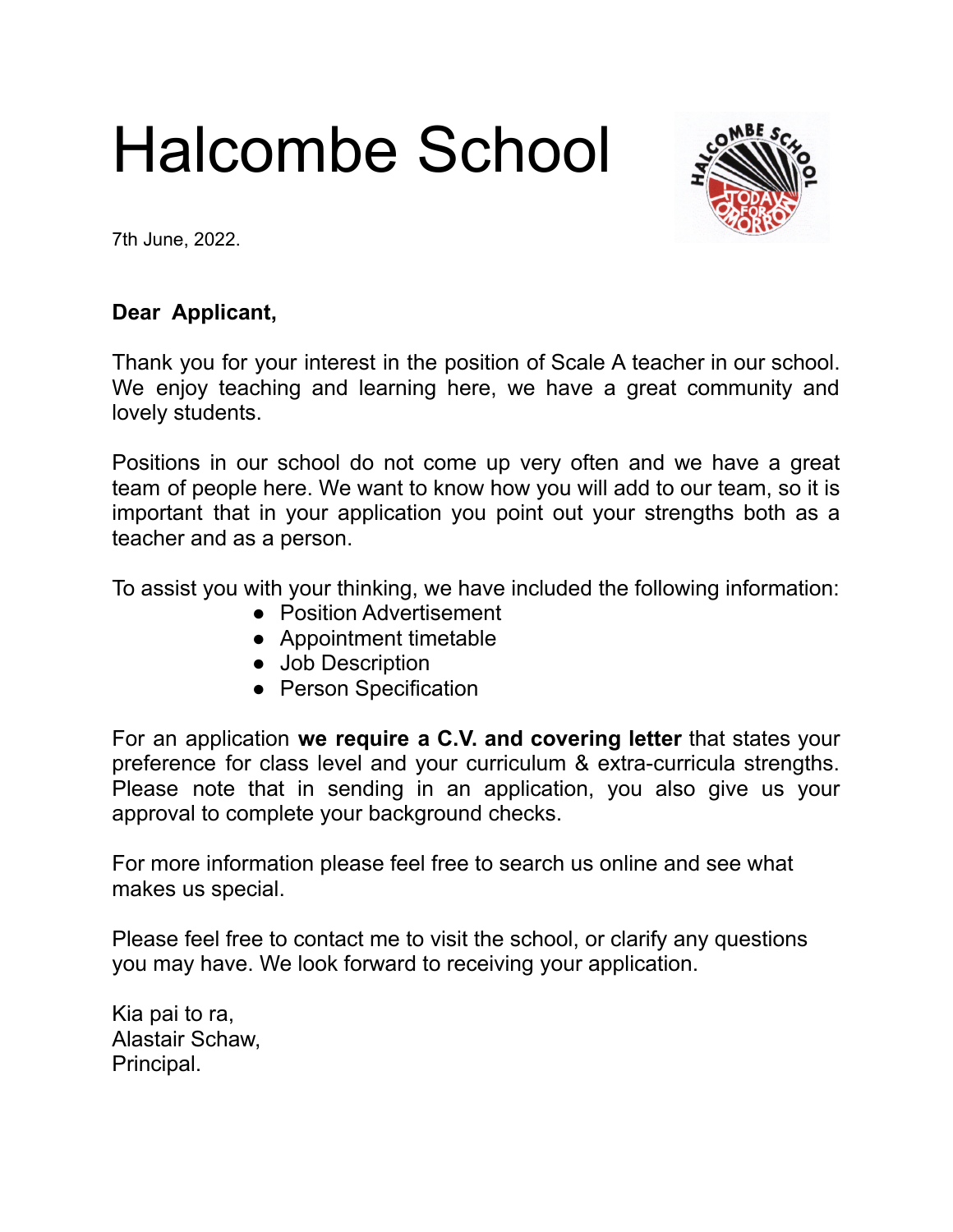# **Halcombe School Full-Time Maternity Leave Scale A Position: Junior School**

Come to a school where you can REALLY teach!

This is your opportunity to teach in our welcoming eight-classroom rural school, and learn from our successful approach.

We seek an enthusiastic, collaborative team player to join us, teaching in our Year 2-3 class. Strengths in literacy and numeracy is a requirement. You will be a creative professional who has demonstrated effective classroom management, enthusiasm for learning, and ability to build strong relationships with families, colleagues and students.

Come join a team that is professional, hard-working and has fun together:

Visits to our school are welcomed and encouraged. Look up our school website: [www.halcombe.school.nz,](http://www.halcombe.school.nz) or our Facebook page to see some of what makes us great.

To apply please send:

- Your CV, stating your curriculum strengths, experience and any other talents & abilities, (include two names of referees).
- A Covering letter;

to: Alastair Schaw, Principal, Halcombe School, via email: [principal@halcombe.school.nz.](mailto:principal@halcombe.school.nz)

Please phone (06) 3288845 for more information.

Applications close 3.30pm, 1st July, 2022.

# **Application Timeline:**

# **Timeline:**

7th June: Advert placed in Education Gazette.

1st July: Applications close, 3.30pm.

1st July: Shortlisting at 4pm (we will already have been looking at the

applications as they come in anyway).

Referee checks as applications come in.

Interviews 2nd/3rd July. Make an efficient decision.

3rd July: appoint applicant.

5th September: Begin teaching.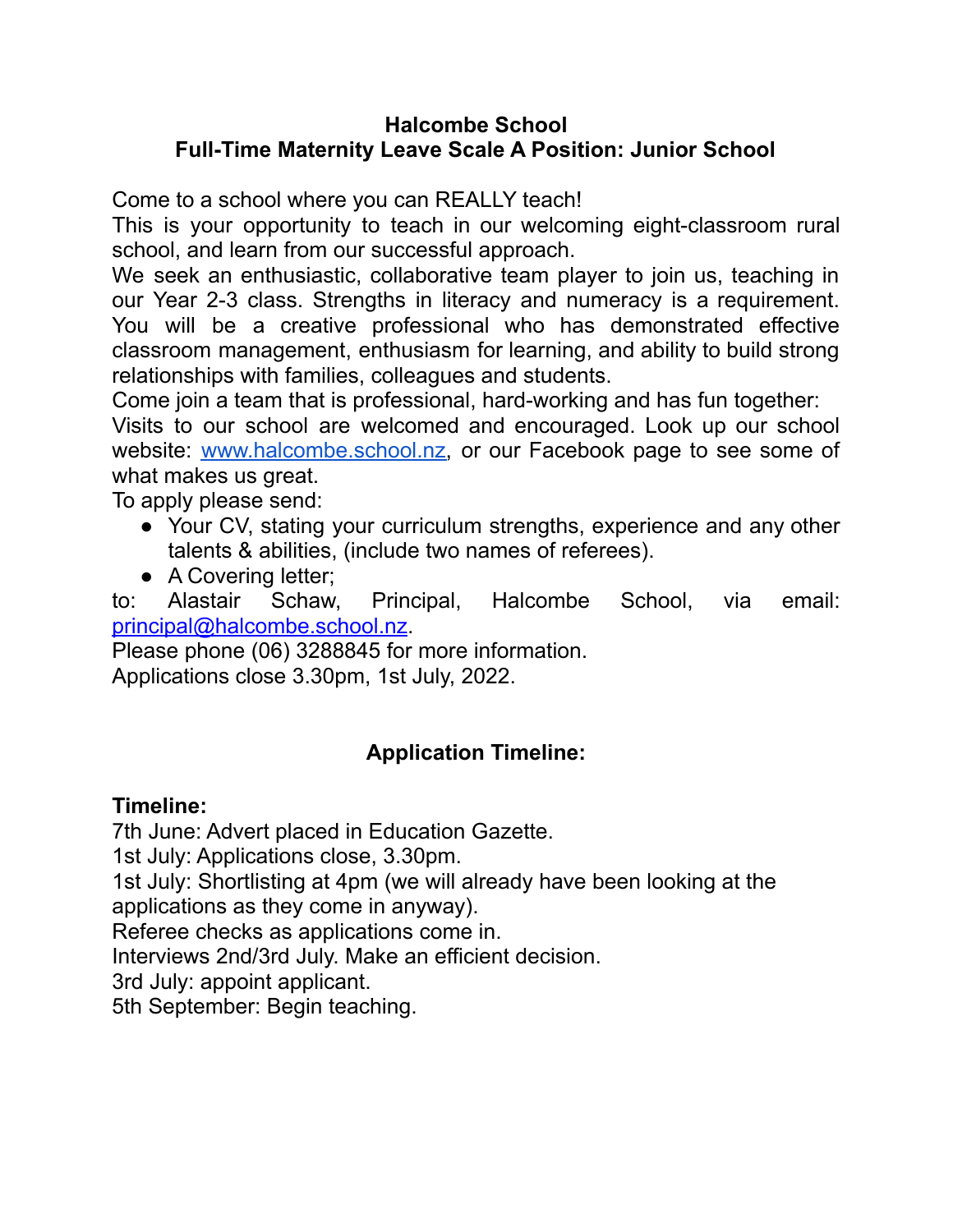# **Person Specification.**

Our Strategic Plan states that we will "Employ proactive teachers with a PASSION for seeing chn achieve." Our EEO policy states that we will employ the best person suited to the position. We want someone who has a passion for teaching and is successful. We are open to having a good beginning teacher.

## **Specifications:**

(NB: These are not in a priority order)

- 1. Recent, successful experience in a multi-level class situation;
- 2. Proof of an exciting classroom, successful Behaviour Management, expectations of high quality work. As evidenced by referees, CV, by the class environment
- 3. Is clearly passionate about children's learning and achievement, especially in Literacy and Numeracy: Evidence: Applicants own personality reflects this, referees attest to it Class environment, chns work, CV.
- 4. Ability to establish and build positive professional relationships with parents and staff Evidence: Referees, personality, 'feel' for the applicant.
- 5. A fun, confident person, willing to have a go and be involved, shows initiative. Evidence: Personality, Referees, CV.
- 6. Other Strengths you bring, (hobbies, interests) Evidence: CV, Referees.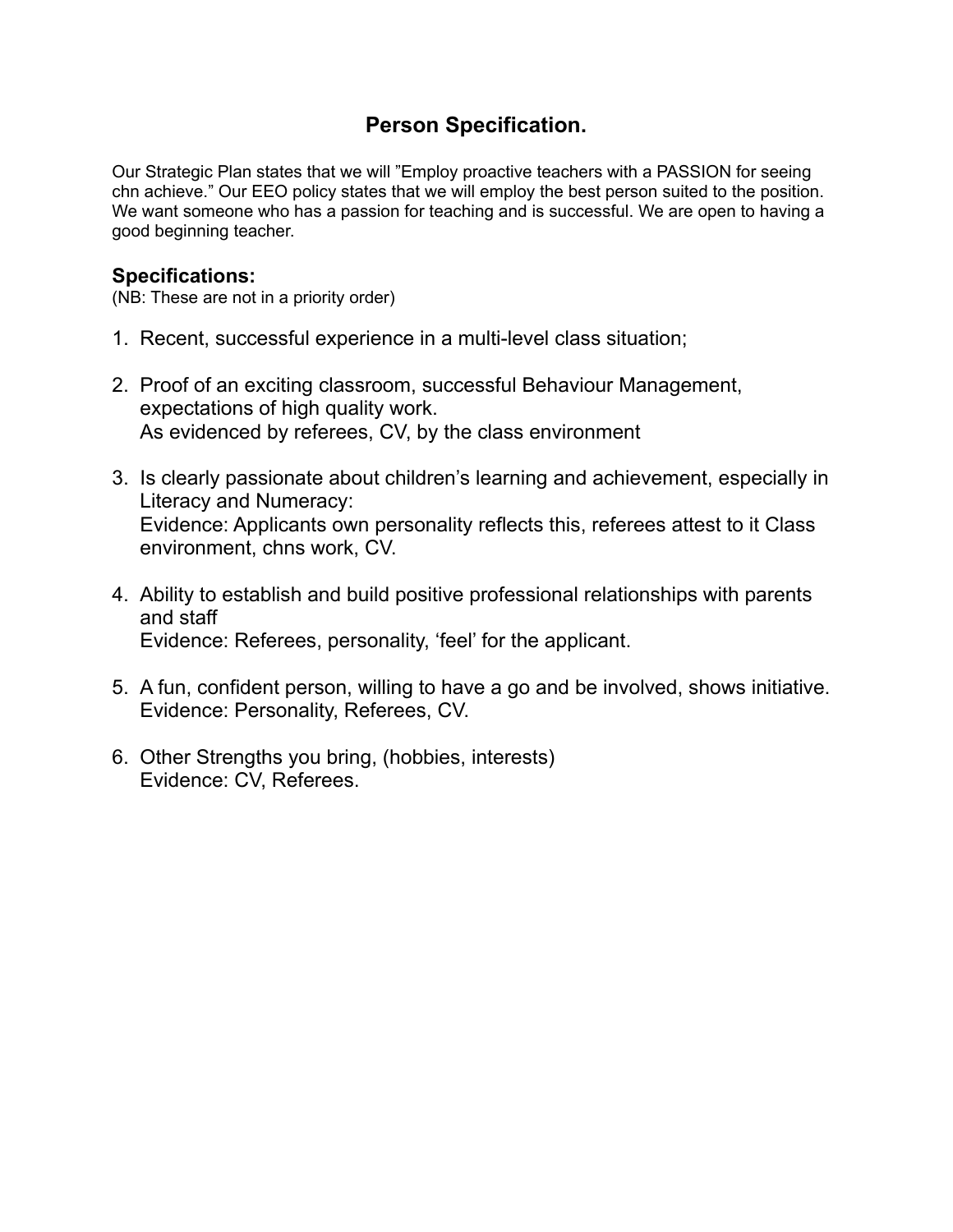# **Job Description – Teaching Staff**

- *● Employed by the Halcombe School Board of Trustees*
- *● Responsible to the Board of Trustees, Principal, Team Leader and Tutor Teacher (if applicable)*
- *● This Job Description is based on The Standards for the Teaching Profession (STPs) and The Code of Conduct*

#### (1) **Te Tiriti o Waitangi partnership**

**Demonstrate commitment to tangata whenuatanga and Te Tiriti o Waitangi partnership in Aotearoa New Zealand.**

| <b>Elaborations of the</b><br>standard                                                                                    | What quality practices do we use at<br><b>Halcombe School that connect with</b><br>this standard?                                                                                                                                                                                                                                                                                                                                    | <b>Evidence which demonstrates this</b><br><b>Standard</b>                                                                                                                                                                                                                                |
|---------------------------------------------------------------------------------------------------------------------------|--------------------------------------------------------------------------------------------------------------------------------------------------------------------------------------------------------------------------------------------------------------------------------------------------------------------------------------------------------------------------------------------------------------------------------------|-------------------------------------------------------------------------------------------------------------------------------------------------------------------------------------------------------------------------------------------------------------------------------------------|
| Understand and recognise the<br>unique status of tangata<br>whenua in Aotearoa New<br>Zealand.                            | Take an active part in Marae visits,<br>$\bullet$<br>including, powhiri, waiata and te reo<br>kori<br>Te reo me ona tikanga Māori are<br>included in class programmes<br>Interactions show an understanding<br>of Te Tiriti o Waitangi<br>Promote and actively support high<br>$\bullet$<br>aspirations and expectations for<br>Māori students and their learning<br>Interactions show an understanding<br>of the Treaty of Waitangi | Planning includes consideration of<br>tikanga Māori<br>• A class culture where diversity is<br>recognised and celebrated<br>Portfolios and ROCK book entries<br>Photos, for example, Marae visit, Kapa<br>haka performance, te reo kori, mihi,<br>pepeha, visual art<br><b>Blog posts</b> |
| Understand and acknowledge<br>the histories, heritages,<br>languages and cultures of<br>partners to Te Tiriti o Waitangi. | Teach (reading, writing, visual art)<br>Māori myths and legends<br>Te reo kori is part of our annual PE<br>programme<br>Hangi at Gala<br>Marae protocol taught and<br>experienced through regular visits to<br>a marae<br>Inviting iwi/tangata whenua in to<br>school<br>Ka Hikitia goals and strategies are<br>reflected in class programmes<br>Seek outside support when required<br>(building relationships)                      | Learning traditional games<br>Te reo kori unit<br>Bilingual labels/signage<br>Roll greetings<br>Teach waiata<br>Support for Kapa haka                                                                                                                                                     |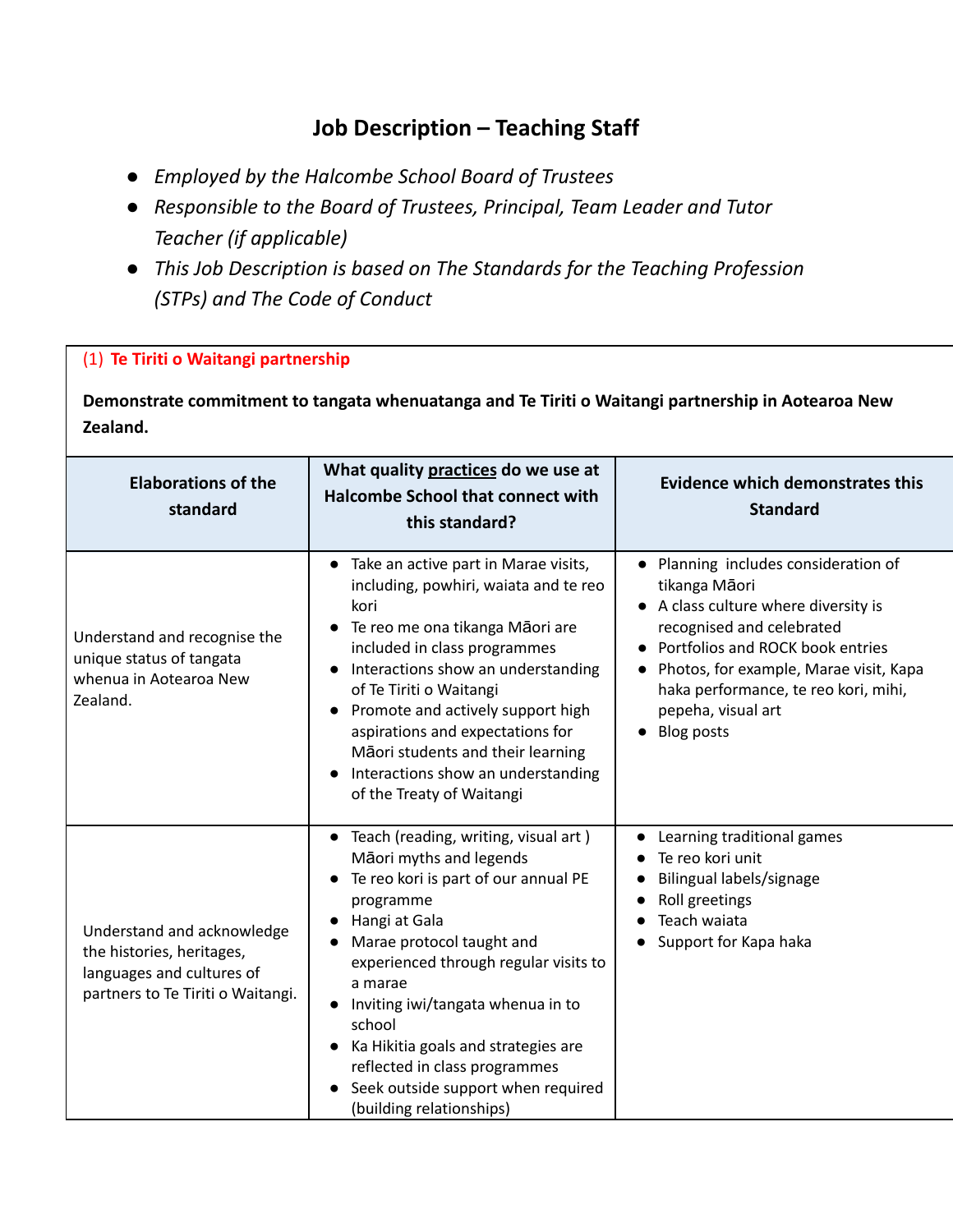| Practice and develop the use<br>of te reo and tikanga Māori. | • Pronounce the names of Māori<br>learners, place names etc correctly<br>Mihi and pepeha<br>$\bullet$<br>Waiata singing<br>• Class commands, instructions etc<br>• Class expectations re protocol for<br>example no sitting on eating tables<br>• Celebration of Māori language week<br>Regular staff meeting PD | • Use videos of pronunciation and waiata<br>• Class environment<br>• Children/staff use te reo<br>Karakia at the beginning of the day<br><b>Professional Development</b> |
|--------------------------------------------------------------|------------------------------------------------------------------------------------------------------------------------------------------------------------------------------------------------------------------------------------------------------------------------------------------------------------------|--------------------------------------------------------------------------------------------------------------------------------------------------------------------------|
|--------------------------------------------------------------|------------------------------------------------------------------------------------------------------------------------------------------------------------------------------------------------------------------------------------------------------------------------------------------------------------------|--------------------------------------------------------------------------------------------------------------------------------------------------------------------------|

## **(2) Professional Learning**

**Use inquiry, collaborative problem-solving and professional learning to improve professional capability to impact on the learning and achievement of all learners.**

| <b>Elaborations of the</b><br>standard                                                                                                                                                                                                                      | What quality practices do we use at<br><b>Halcombe School that connect with</b><br>this standard?                                                                                                                                                                                                  | <b>Evidence which demonstrates this</b><br><b>Standard</b>                                                                                                                                                                                                                                                                                           |
|-------------------------------------------------------------------------------------------------------------------------------------------------------------------------------------------------------------------------------------------------------------|----------------------------------------------------------------------------------------------------------------------------------------------------------------------------------------------------------------------------------------------------------------------------------------------------|------------------------------------------------------------------------------------------------------------------------------------------------------------------------------------------------------------------------------------------------------------------------------------------------------------------------------------------------------|
| Inquire into and reflect on the<br>effectiveness of practice in an<br>ongoing way, using evidence<br>from a range of sources.                                                                                                                               | Teaching as Inquiry model<br>$\bullet$<br>Critically evaluate teaching practice<br>$\bullet$<br>which is evidence based<br>Frequent whole staff meetings and<br>$\bullet$<br>discussion where ideas are shared<br>and challenged                                                                   | • Take responsibility for own PD through<br>release, observations, readings, inviting<br>observations, videoing and reflecting<br>Share learning, actions and reflections in<br>staff meetings<br>Share ways new learning has been<br>$\bullet$                                                                                                      |
| Critically examine how my own<br>assumptions and beliefs,<br>including cultural beliefs,<br>impact on practice and the<br>achievement of learners with<br>different abilities and needs,<br>backgrounds, genders,<br>identities, languages and<br>cultures. | Acknowledge and respect all<br>$\bullet$<br>learners<br>Hold high expectations for all<br>$\bullet$<br>Avoid stereotyping and labelling of<br>$\bullet$<br>students as a reason for level of<br>achievement, for example, boys'<br>reading                                                         | implemented/trialled in classroom<br>Engage in conversations which improve<br>$\bullet$<br>outcomes for students<br>Student voice<br>$\bullet$<br>Parent/caregiver feedback<br>$\bullet$<br>Problems, issues and concerns are<br>$\bullet$<br>shared<br>Individual, team and staff PMIs<br>$\bullet$<br>Make regular reflections in TAI<br>$\bullet$ |
| Engage in professional learning<br>and adaptively apply this<br>learning in practice.                                                                                                                                                                       | Quality PD is provided<br>$\bullet$<br>Be open-minded and receptive to<br>new ideas<br>Try new ideas and be flexible<br>$\bullet$<br>Expectation that PD will be<br>$\bullet$<br>reflected/trialled in class practice, or<br>challenged<br>Opportunities/space to try new<br>ideas and initiatives | Teacher Inquiry is shared with the BOT<br>$\bullet$<br>Actively seek feedback on teaching<br>practice<br>Identify professional learning goals<br>$\bullet$<br>Initiate learning opportunities to advance<br>$\bullet$<br>personal professional knowledge                                                                                             |
| Be informed by research and<br>innovations related to: content<br>disciplines; pedagogy; teaching<br>for diverse learners including<br>learners with disabilities and                                                                                       | Engage in professional readings and<br>$\bullet$<br>acknowledge current research<br>Seek guidance from 'experts' and<br>$\bullet$<br>colleagues<br>• Be unbiased and unprejudiced                                                                                                                  |                                                                                                                                                                                                                                                                                                                                                      |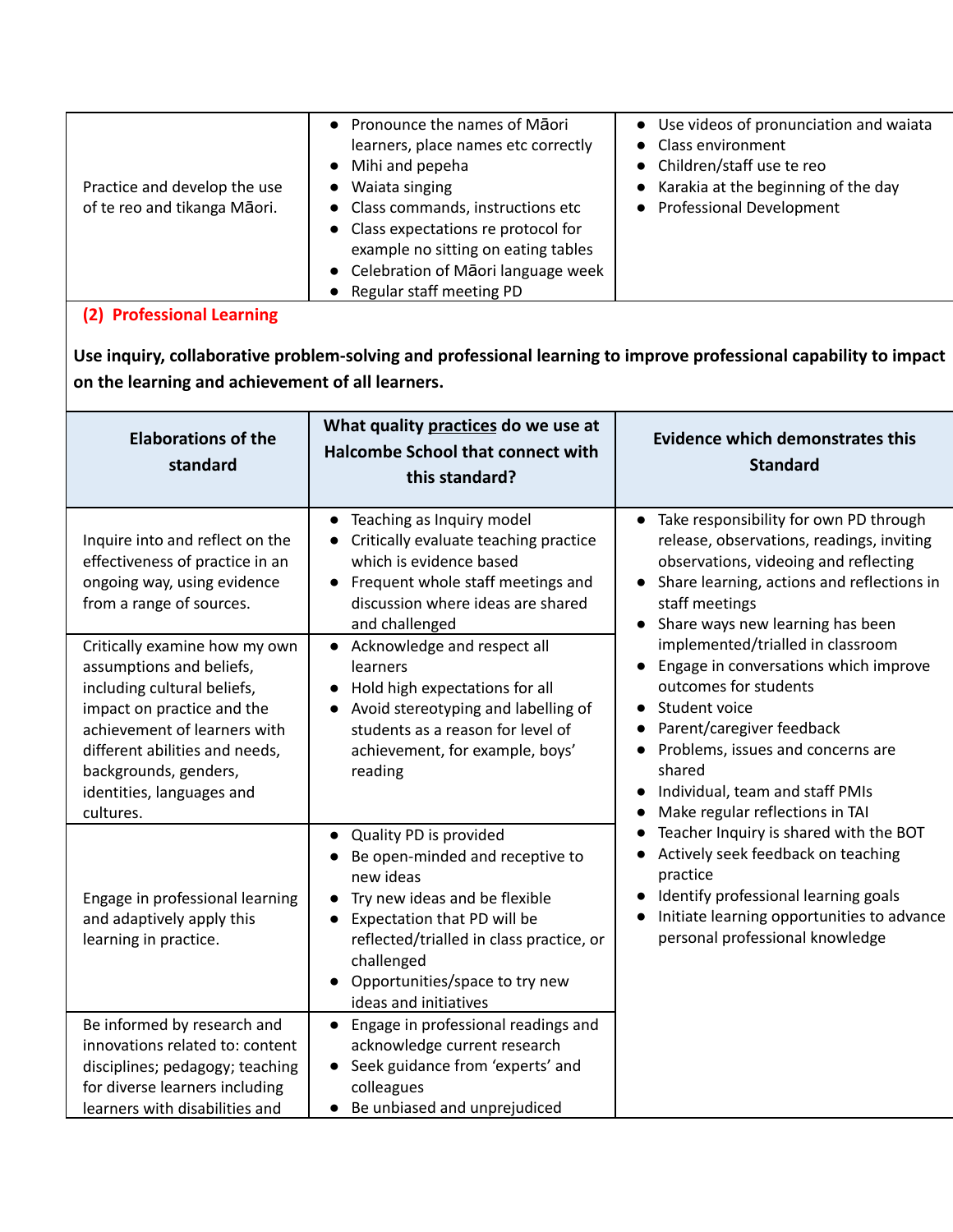# **Establish and maintain professional relationships and behaviours focused on the learning and well-being of each learner.**

| <b>Elaborations of the</b><br>standard                                                                                                                                                                                                            | What quality practices do we use at<br><b>Halcombe School that connect with</b><br>this standard?                                                                                                                                                                                                                                                                                                                                                                                              | Evidence which demonstrates this<br><b>Standard</b>                                                                                                                                                                                                                                                                                                                                                                                                                                                                                           |
|---------------------------------------------------------------------------------------------------------------------------------------------------------------------------------------------------------------------------------------------------|------------------------------------------------------------------------------------------------------------------------------------------------------------------------------------------------------------------------------------------------------------------------------------------------------------------------------------------------------------------------------------------------------------------------------------------------------------------------------------------------|-----------------------------------------------------------------------------------------------------------------------------------------------------------------------------------------------------------------------------------------------------------------------------------------------------------------------------------------------------------------------------------------------------------------------------------------------------------------------------------------------------------------------------------------------|
| Engage in reciprocal,<br>collaborative learning-focused<br>relationships with:<br>learners', family and<br>whānau<br>teaching colleagues,<br>support staff and other<br>professionals<br>agencies, groups and<br>individuals in the<br>community. | Positive relationships exist<br>$\bullet$<br>The school is a professional learning<br>community<br>Build positive relationships with<br>$\bullet$<br>outside agencies<br>Attend and contribute to events that<br>$\bullet$<br>include the school community<br>'Open-door' policy and proactive in<br>$\bullet$<br>reminding parents to call in/ring<br>with concerns or problems<br>Books and portfolios are sent home<br>regularly<br>Learning is shared in a variety of<br>$\bullet$<br>ways | • All stakeholders are treated with respect<br>and integrity<br>Respond to correspondence/emails in a<br>timely manner<br>KIT book correspondence to parents are<br>not focussed on negative behaviours<br>Blog posts highlight a wide range of<br>learning opportunities<br><b>Class newsletters</b><br>Keep parents informed<br>Events such as PTA BBQ, Gala, Quiz, Pet<br>Day<br>3 way learning conferences<br>Blog posts<br>Bring correct resources/requirements to<br>meetings<br>Record meetings on eTAP<br>Arrive on time for meetings |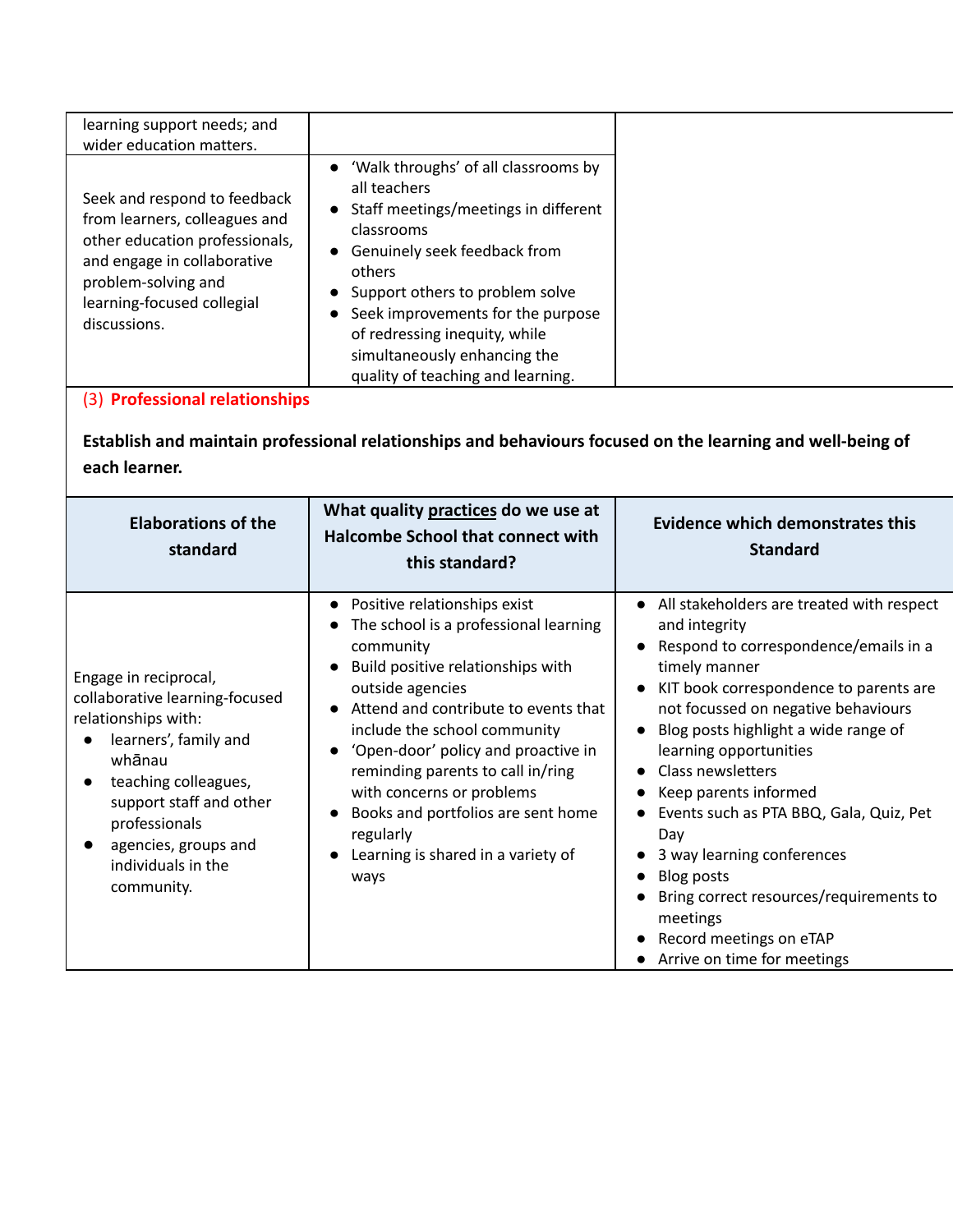| Communicate effectively with<br>others.                                                                                                                                                   | Communications are professional<br>and positive<br>Discuss not argue<br>$\bullet$<br>Keep an open mind and be objective<br>Look for opportunities to praise<br>Be proactive not reactive<br>Positive communication is the ability<br>to convey messages, even negative<br>ones, in a positive manner. | Emails are checked frequently and<br>actioned<br>Staffroom whiteboard,<br>$\bullet$<br>Term calendars are used (online)<br>Entries in daily notice book are timely<br>Discussion in staff meetings - an open<br>forum<br>Contributions are made to the school FB<br>page.<br>Weekly newsletter<br>Invite and thank visitors<br>'Book' staff meeting time for notices and<br>communications which affect all |
|-------------------------------------------------------------------------------------------------------------------------------------------------------------------------------------------|-------------------------------------------------------------------------------------------------------------------------------------------------------------------------------------------------------------------------------------------------------------------------------------------------------|-------------------------------------------------------------------------------------------------------------------------------------------------------------------------------------------------------------------------------------------------------------------------------------------------------------------------------------------------------------------------------------------------------------|
| Actively contribute, and work<br>collegially, in the pursuit of<br>improving my own and<br>organisational practice,<br>showing leadership,<br>particularly in areas of<br>responsibility. | Support others<br>Suggest areas for school<br>improvement<br>Leadership opportunities<br>Clear guidelines for each area of<br>responsibility<br>People feel informed and know<br>what's happening                                                                                                     | Correspondence and communications<br>are clear and give plenty of time for<br>others to act.<br>Planning, reports and other<br>documentation is completed thoroughly<br>and on time.<br>Contribute resources to the T drive                                                                                                                                                                                 |
| Communicate clear and<br>accurate assessment for<br>learning and achievement<br>information.                                                                                              | Gather assessment information<br>$\bullet$<br>formally and informally<br>Write in a professional manner<br>$\bullet$<br>All reports are proofread<br>Suitable and appropriate Reporting<br>to Parents comments are available.<br>Support is available                                                 | • Analyse and appropriately use<br>assessment information<br>Keep clear and organised records of<br>assessment<br>Reporting to parents clearly identifies<br>progress, achievement and next steps<br>for learning<br>Professional language used (not' teacher<br>speak') to report to parents                                                                                                               |

# (4) **Learning-focussed culture**

**Develop a culture which is focused on learning, and is characterised by respect, inclusion, empathy, collaboration and safety.**

| <b>Elaborations of the</b><br>standard                                                                                                                                                      | What quality practices do we use at<br><b>Halcombe School that connect with</b><br>this standard?                                                                                                                       | <b>Evidence which demonstrates this</b><br><b>Standard</b>                                                                                                                             |
|---------------------------------------------------------------------------------------------------------------------------------------------------------------------------------------------|-------------------------------------------------------------------------------------------------------------------------------------------------------------------------------------------------------------------------|----------------------------------------------------------------------------------------------------------------------------------------------------------------------------------------|
| Develop learning-focused<br>relationships with learners,<br>enabling them to be active<br>participants in the process of<br>learning, sharing ownership and<br>responsibility for learning. | Negotiating the curriculum<br>Student choice<br>$\bullet$<br>Learning intentions/success criteria<br>$\bullet$<br>shared<br>High expectations<br>Student relationships are highly<br>$\bullet$<br>valued (Kevin Knight) | Student Goal setting, reflection and<br>$\bullet$<br>evaluation<br>Wall displays<br>$\bullet$<br>All student books and evidence of<br>learning.<br><b>AAA Values</b><br>Must do/Can do |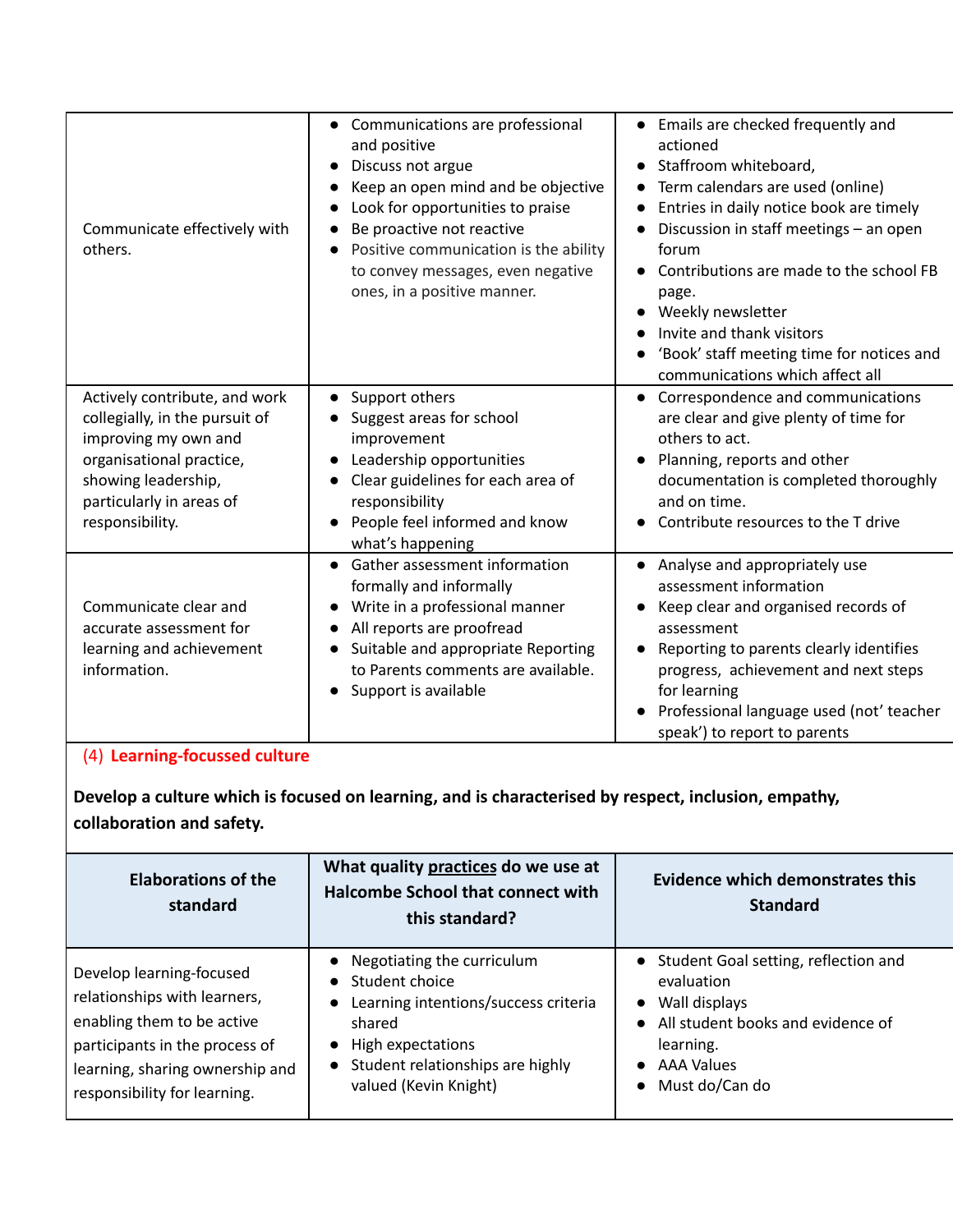|                                                                                                                                                                | Genuine interest in all students and<br>their pastoral care                                                                                                                                                                                                                                                                                                                                  | • Student choice, for example, Inquiry<br><b>Topic</b>                                                                                                                                                                                                                                                                          |
|----------------------------------------------------------------------------------------------------------------------------------------------------------------|----------------------------------------------------------------------------------------------------------------------------------------------------------------------------------------------------------------------------------------------------------------------------------------------------------------------------------------------------------------------------------------------|---------------------------------------------------------------------------------------------------------------------------------------------------------------------------------------------------------------------------------------------------------------------------------------------------------------------------------|
| Foster trust, respect and<br>cooperation with and among<br>learners so that they<br>experience an environment in<br>which it is safe to take risks.            | Healthy relationships<br>$\bullet$<br>Keeping AAA Values alive<br>$\bullet$<br>Manners acknowledged and valued<br>Effort is appreciated and celebrated<br>- reach beyond comfort zone<br>We learn from mistakes<br>Strong stance on bullying                                                                                                                                                 | • Praise for effort<br>Assemblies and AAA values celebrate<br>effort<br>Start of year camps<br>Camp planning<br>Class 'Treaties'<br>$\bullet$<br>Teacher modelling eg join in Wheels Day                                                                                                                                        |
| Demonstrate high expectations<br>for the learning outcomes of<br>all learners, including for those<br>learners with disabilities or<br>learning support needs. | Advocate to ensure learners with<br>$\bullet$<br>disabilities and learning needs, have<br>their needs identified and have<br>access to specialist services and<br>support<br>Ensure expectations relate to<br>interests, needs and goals and<br>provide challenges that stretch<br>learning<br>A 'can-do' attitude of<br>encouragement and rewarding<br>effort<br>A climate of inclusiveness | Regular home contact to share goals and<br>initiatives<br>Liaise with SENCOs re support for<br>students<br>Organise full participation and<br>$\bullet$<br>inclusiveness whenever possible                                                                                                                                      |
| Manage the learning setting to<br>ensure access to learning for<br>all and to maximise learners'<br>physical, social, cultural and<br>emotional safety.        | • PE gear available and<br>comprehensive PE programme<br><b>Buddy classes</b><br>All teachers interact with all<br>students<br>Establish rules based on respect for<br>ourselves, each other and our<br>environment<br><b>Building/safety checks</b><br>Sexuality Education<br>How to deal with bulling or those<br>who say/do things we don't like.                                         | Classrooms reflect high expectations<br>$\bullet$<br>Print rich environment<br>$\bullet$<br>Rooms are organised<br>$\bullet$<br>Resources are easily accessible to all<br>Flexible learning spaces<br>$\bullet$<br>Red 'Help' card<br>$\bullet$<br><b>Brain Gym</b><br><b>Brain food</b><br>Reinforce assertiveness re bullying |
| Create an environment where<br>learners can be confident in<br>their identities, languages,<br>cultures and abilities.                                         | Differentiated learning<br>$\bullet$<br>Celebrate differences, strengths,<br>Greetings in other languages                                                                                                                                                                                                                                                                                    | Wall displays reflect bi-cultural NZ<br>Content, process, product or<br>environment are adapted to differentiate<br>learning<br>Flexible grouping<br>all work is displayed (not only best)                                                                                                                                      |
| Develop an environment<br>where the diversity and<br>uniqueness of all learners is<br>accepted and valued.                                                     | Foster a positive school spirit eg<br>wheels day<br>being caring, open-minded, and<br>conscious of diversity.<br>value every individual - their<br>experiences and needs                                                                                                                                                                                                                     | pride taken in class environments                                                                                                                                                                                                                                                                                               |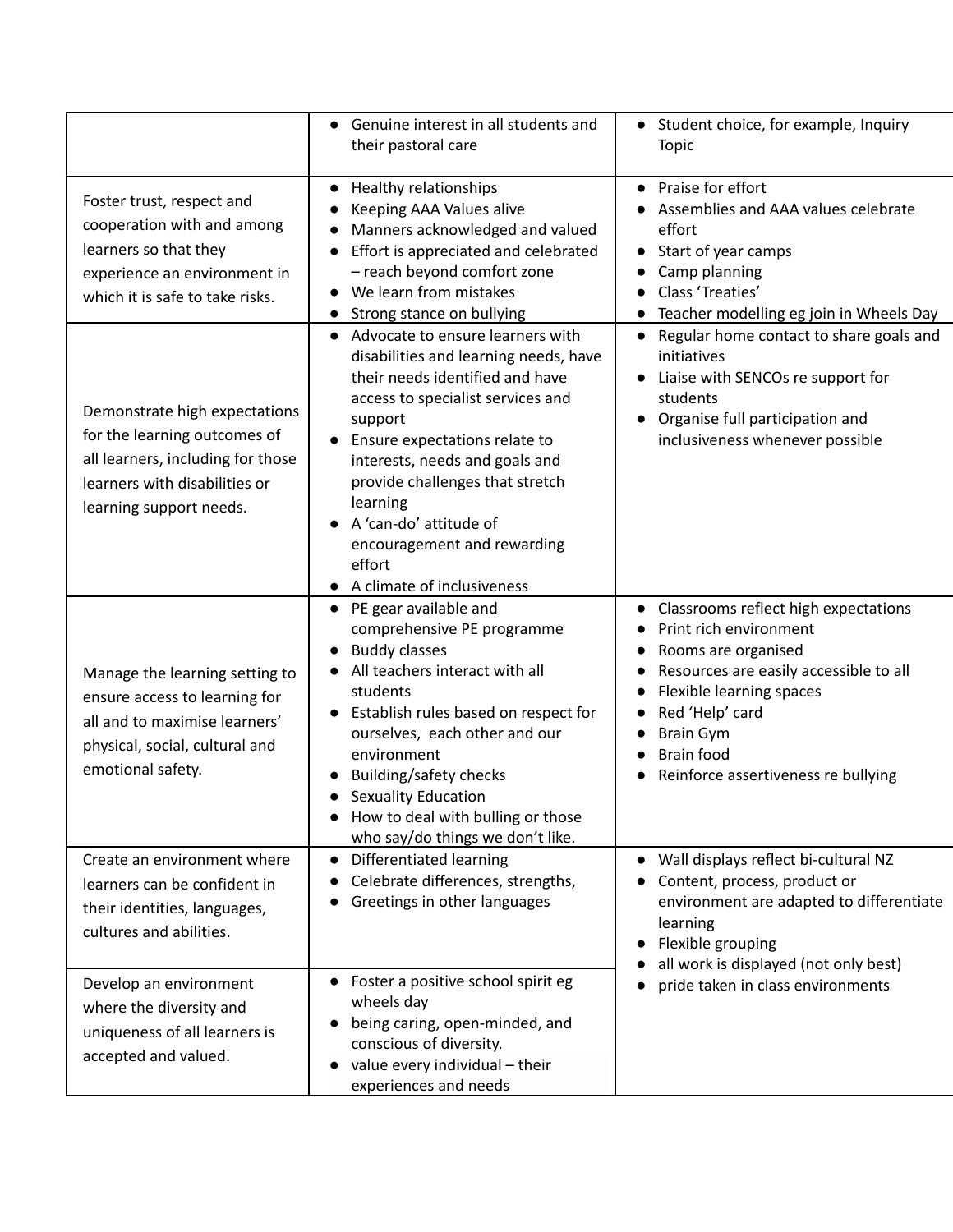|                                                                          | $\bullet$ respect diversity – non-sexist,<br>non-racist and non-discriminatory<br>provide equitable opportunities for<br>$\bullet$<br>all students<br>recognise and meet the learning<br>$\bullet$<br>needs of all students.                       |                                                                                                                           |
|--------------------------------------------------------------------------|----------------------------------------------------------------------------------------------------------------------------------------------------------------------------------------------------------------------------------------------------|---------------------------------------------------------------------------------------------------------------------------|
| Meet relevant regulatory,<br>statutory and professional<br>requirements. | • Professional development<br>Input in to the 'system'<br><b>Assessment Schedule</b><br>$\bullet$<br>Requirement are clear and in<br>$\bullet$<br>advance (eg end of term<br>requirements)<br>Email communications between<br>management and staff | Paperwork is completed in a timely<br>manner<br>New initiatives are implemented<br>$\bullet$<br>Registrations are current |

(5) **Design for learning**

**Design learning based on curriculum and pedagogical knowledge, assessment information and an understanding of each learner's strengths, interests, needs, identities, languages and cultures.**

| <b>Elaborations of the</b><br>standard                                                                                                                                                                                                         | What quality practices do we use at<br><b>Halcombe School that connect with</b><br>this standard?                                                                                                                                                                                                                                                                                                        | Evidence which demonstrates this<br><b>Standard</b>                                                                                                                                                                                                                   |
|------------------------------------------------------------------------------------------------------------------------------------------------------------------------------------------------------------------------------------------------|----------------------------------------------------------------------------------------------------------------------------------------------------------------------------------------------------------------------------------------------------------------------------------------------------------------------------------------------------------------------------------------------------------|-----------------------------------------------------------------------------------------------------------------------------------------------------------------------------------------------------------------------------------------------------------------------|
| Select teaching approaches,<br>resources, and learning and<br>assessment activities based on<br>a thorough knowledge of<br>curriculum content, pedagogy,<br>progressions in learning and<br>the learners.                                      | Staff meetings discuss curriculum<br>$\bullet$<br>Curriculum Delivery Plan is reviewed<br>All teachers have copies of relevant<br>resources and curriculum materials<br>Teaching approaches and strategies<br>$\bullet$<br>are shared<br>Experienced teachers share<br>$\bullet$<br>knowledge and expertise<br>Professional development eg<br>$\bullet$<br>running records and based on best<br>practice | Planning - links to CDP and identified<br>student needs<br>Modelling books<br>$\bullet$<br>Reflections on appraisal goals<br>Reflections from readings/research<br>Knowledge of students' needs/next steps<br>Use of Exemplars and Standards<br>Classroom environment |
| Gather, analyse and use<br>appropriate assessment<br>information, identifying<br>progress and needs of learners<br>to design clear next steps in<br>learning and to identify<br>additional supports or<br>adaptations that may be<br>required. | A range of assessment strategies<br>$\bullet$<br>and tools are used<br>Teacher Judgements are valued<br>$\bullet$<br>Moderation within and beyond<br>school<br>PAT workshop - understanding the<br>$\bullet$<br><b>PATs</b><br>Data entered on eTAP<br>Wedge graphs<br>Teacher Aide timetables are flexible<br>and responsive to needs                                                                   | Analysis of student achievement data<br>(what/so what/now what). What is the<br>data telling me<br>Feedback in books<br>Conferencing comments<br>'I Can' sheets to show next steps<br>Appraisal books<br>Anecdotal notes<br>Reports to parents                        |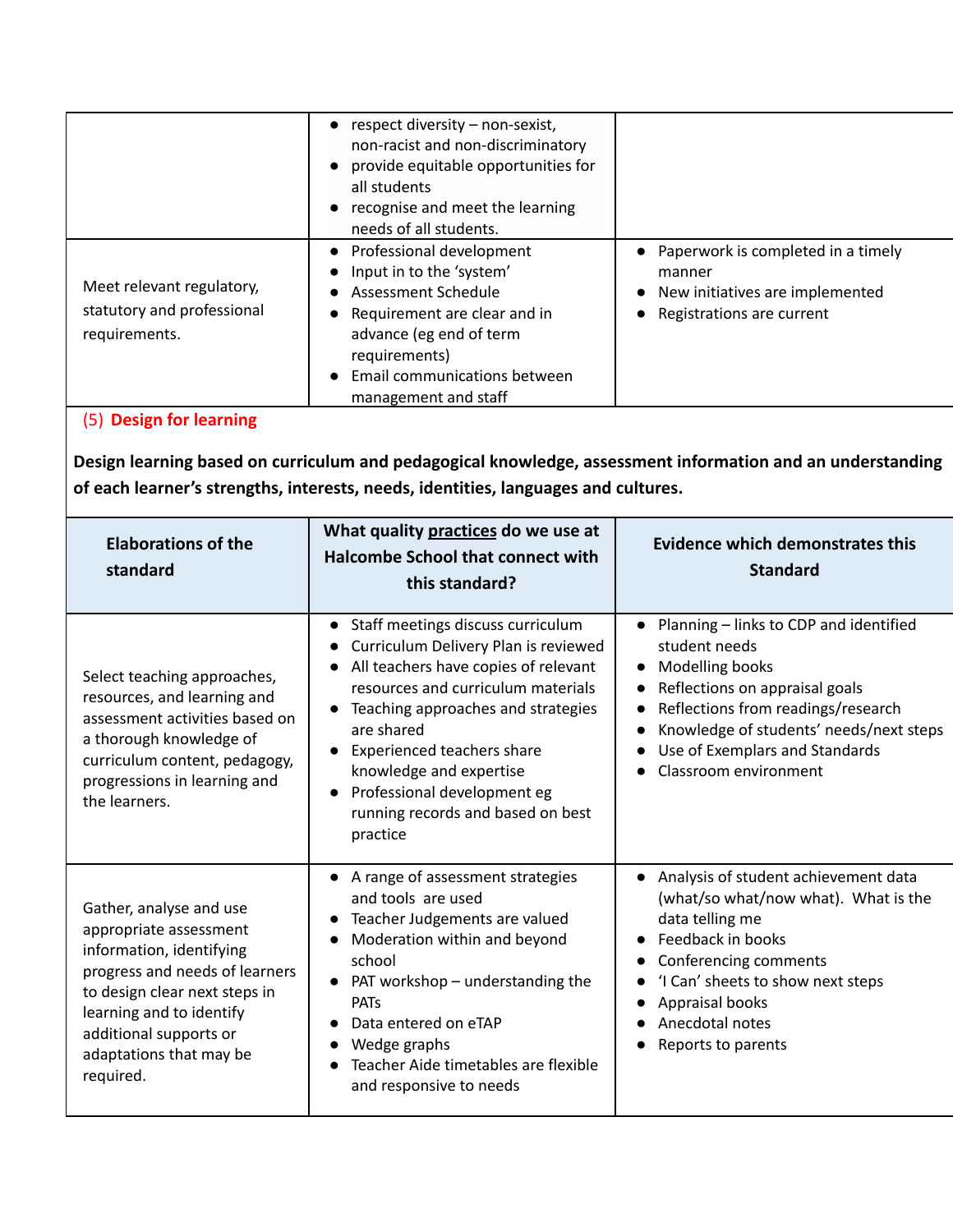| Design and plan culturally<br>responsive, evidence-based<br>approaches which reflect the<br>local community and Te Tiriti o<br>Waitangi partnership in New<br>Zealand. | Have high expectations for Maori<br>$\bullet$<br>learning and foster a learning<br>environment that enables Maori<br>learners to reach their full potential<br>Value te ao Māori and support<br>learning about local tikanga and<br>history<br>Build and value positive<br>relationships with whanau | Use opportunities to affirm te reo<br>$\bullet$<br>Planning which takes account of tikanga<br>Māori<br><b>Student reflections</b><br>$\bullet$ |
|------------------------------------------------------------------------------------------------------------------------------------------------------------------------|------------------------------------------------------------------------------------------------------------------------------------------------------------------------------------------------------------------------------------------------------------------------------------------------------|------------------------------------------------------------------------------------------------------------------------------------------------|
| Harness the rich capital that<br>learners bring by providing<br>culturally responsive and<br>engaging contexts for learners.                                           | Value and use student interests and<br>$\bullet$<br>backgrounds<br>Share news – students and teachers<br>Genuine interest in all students<br>(Kevin Knight - relationships)<br>Access community contacts and<br>resources<br>Wide range of topics<br>Value teacher and student choice                | Wonder walls<br>$\bullet$<br>Student Inquiry topics<br>$\bullet$<br>Fostering curiosity<br>$\bullet$<br><b>Student reflections</b>             |
| Informed by national policies<br>and priorities.                                                                                                                       | OTJs based on our 3 jigsaws<br>$\bullet$<br>Understanding the Achievement<br><b>Standards</b><br>Discuss current policies/changes in<br>$\bullet$<br>staff meetings                                                                                                                                  | Handouts<br>$\bullet$<br>Reflections                                                                                                           |

## (6) **Teaching**

**Teach and respond to learners in a knowledgeable and adaptive way to progress their learning at an appropriate depth and pace.**

| <b>Elaborations of the</b><br>standard                                                                                                                                | What quality practices do we use at<br><b>Halcombe School that connect with</b><br>this standard?                                                                                                                                                                                       | <b>Evidence which demonstrates this</b><br><b>Standard</b>                                                                                                                                                                                                                                                                                                                                   |
|-----------------------------------------------------------------------------------------------------------------------------------------------------------------------|-----------------------------------------------------------------------------------------------------------------------------------------------------------------------------------------------------------------------------------------------------------------------------------------|----------------------------------------------------------------------------------------------------------------------------------------------------------------------------------------------------------------------------------------------------------------------------------------------------------------------------------------------------------------------------------------------|
| Teach in ways that ensure all<br>learners are making sufficient<br>progress, monitor the extent<br>and pace of learning, focusing<br>on equity and excellence for all | Progress of Special Needs students<br>$\bullet$<br>tracked<br>Assessment schedule – expectations<br>for regular assessment<br>Focus students in key areas of<br>$\bullet$<br>reading, writing and maths<br>Regular student goal setting and<br>reflections<br>Wedge graphs<br>$\bullet$ | Anecdotal notes and observations<br>$\bullet$<br>Celebrate progress and achievement<br>$\bullet$<br>Strong class culture where students are<br>encourage to take risks<br>Flexible grouping<br>$\bullet$<br>Maths and Writing tracking sheets<br>$\bullet$<br>provide evidence (knowledge and skills)<br>Standardised tests analysed<br>$\bullet$<br>Assessment records - analysis of data - |
| Specifically support the<br>educational aspirations for<br>Māori learners, taking shared<br>responsibility for these                                                  | School and whanau relationships<br>$\bullet$<br>High expectations and aspirations<br>$\bullet$                                                                                                                                                                                          | so what.<br>Analyse trends<br>TAI reflections<br>$\bullet$<br>Student goal setting                                                                                                                                                                                                                                                                                                           |